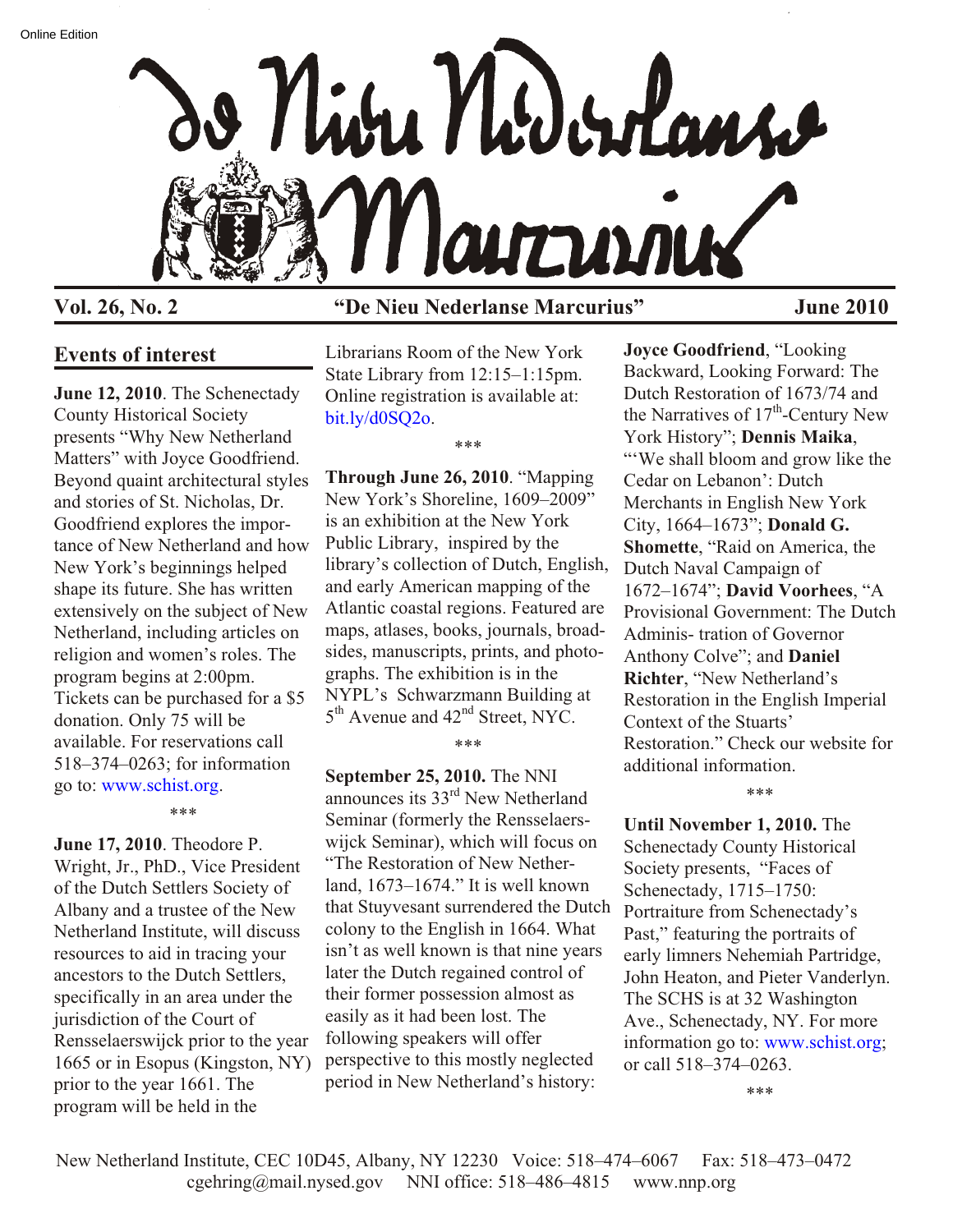#### **Through January 2, 2011**. By

popular demand the exhibit *Hudson River Panorama: 400 Years of History, Art, and Culture* at the Albany Institute of History and Art has been extended for another year. For addtional information go to: albanyinstitute. org; closed Mondays, registered groups only on Tuesdays, Wed.–Sat. 10–5, Sundays, noon–5.

#### **Publications**

The book *Famous Frisians in America*, edited by Peter de Haan and Kerst Huisman, is available in Dutch and English. It was published in connection with the New York 400 celebration and contains information about more than 70 persons (or their descendants) who emigrated to the USA from Friesland and became very successful. Why did founding father John Adams say that Friesland "has to be remembered in America"? Which Frisian, besides Peter Stuyvesant, was governor [*sic*] of New Netherland and which one succeeded in recapturing New York from the English? Which Frisian won an Oscar, became an astronaut, served as president of the Ford Company, or was awarded the Nobel Prize? Where did the forebears of Jane Fonda come from? What was unusual about the letter which President Clinton wrote to Friesland in 1998? The answers to these and hundreds of other questions can be found in *Famous Frisians in America*. Thanks to this unique overview of four centuries of Frisian–American heritage, also the Netherlands has been enriched

with dozens of new 'heroes'. The book (hard cover, 320 pages, full color) can be bought via Amazon. com (\$20). Don't forget to use [www.nnp.org/booksandmore.html](http://www.nnp.org/booksandmore.html) to access Amazon.

\*\*\*

Andrew Hendricks, founder both of the replica ship *Halve Maen* and the annual NNI manuscript award in his name is featured in an article, honoring his receipt of the Dutch distinction The Order of Orange-Nassau. Go to: [bit.ly/9kHFKs](http://bit.ly/9kHFKs)

#### **News**

With funding from the *Nederlandse Taalunie*, Wijne de Groot, lecturer of Dutch at Columbia University is holding a workshop on reading 17<sup>th</sup>- century Dutch texts from Monday June 14–Thursday June 17. This 4-day workshop will focus on strategies in reading  $17<sup>th</sup>$  century Dutch. The workshop is open to all graduate students and researchers who have reading knowledge of Dutch or German. In past years there has been an eclectic mix of students interested in Dutch, early American and Art history. Email [Wijnie de Groot at: wed23](mailto:wed23@columbia.edu) @columbia.edu for details of the schedule and to register for the course. There is no fee.

\*\*\*

Congratulations to David Voorhees for receiving the Dutch distinction The Order of Orange–Nassau. As editor of the Leisler Papers at NYU

as well as editor of the Holland Society's journal of New Netherland related articles, *De Halve Maen*, David is well deserving of this honor which recognizes his devoted service to the memory of the Dutch in America.

\*\*\*

### **NNI publication receives national award**

*Dutch Renaissance: the Story of the New Netherland Project* by Peter A. Douglas, contributing editor of the *Marcurius* and retired State Library employee just received the American Library Association Notable Document Award. It had previously received the 2009 New York Library Association Notable Document Award. This publication, a companion to the DVD *Uncovering America's Forgotten Colony: the New Netherland Project*, is available for purchase along with the DVD in our online shop at [bit.ly/9YYIYf](http://bit.ly/9YYIYf).

\*\*\*

#### **2010 Quinn Library Research Residency Award**

Chelsea Teale, a graduate student at Pennsylvania State University is the recipient of the 2010 Quinn Library Research Residency Award. Her dissertation topic is the colonial Dutch perception and management of wetlands on western Long Island and the Hudson valley.The award is for \$2,500, the cost of which the Library and NNI share equally. Information on previous Quinn recipients and their research topics can be found at our website under Research and Education.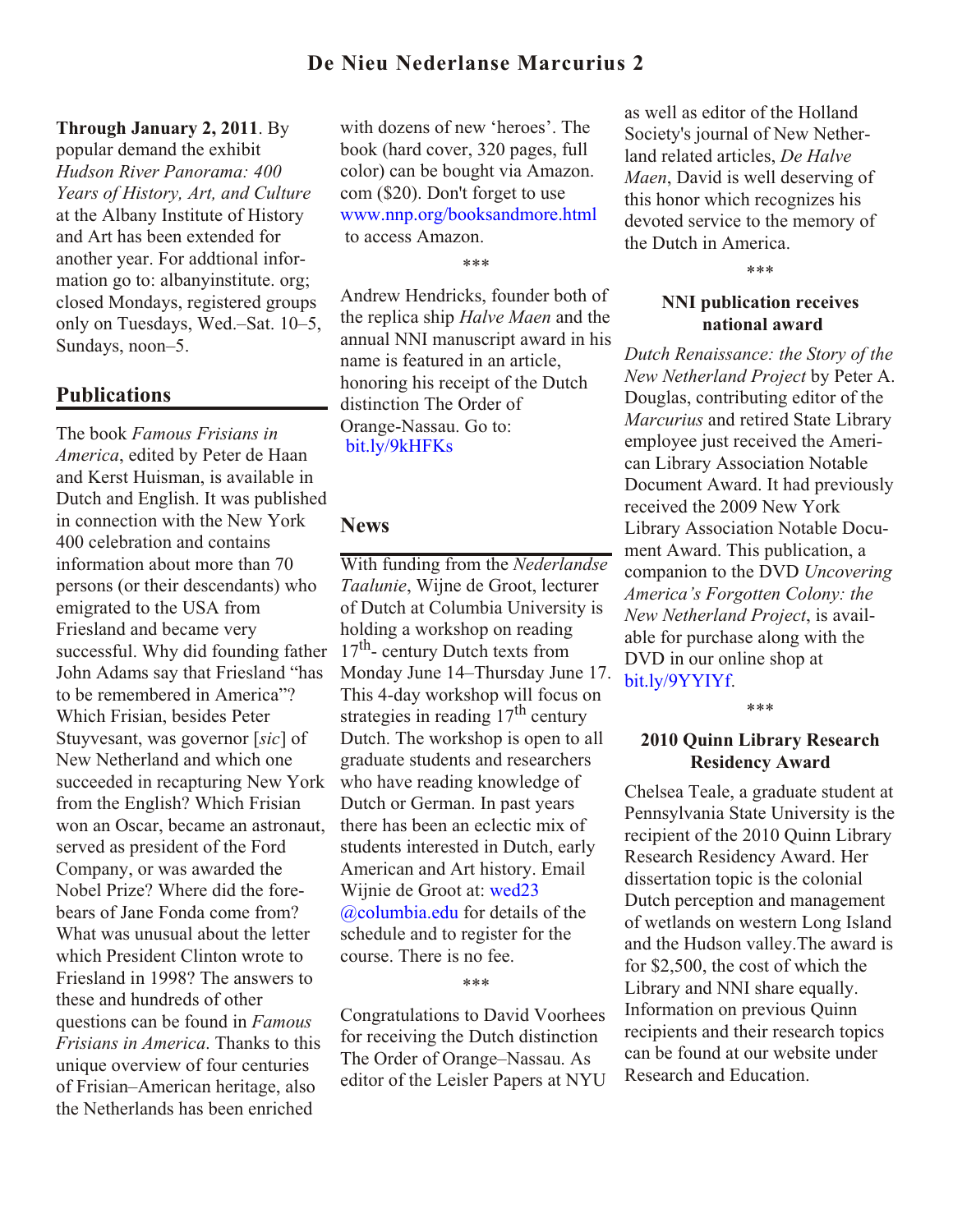# **Learn Dutch!**

July 30–August 27, 2010. The summer course "Joos Florquin" at Leuven University in Leuven, Belgium is intended for those who wish to begin learning Dutch or improve their knowledge of the language. There are 5 levels: Elementary, Intermediate A, Intermediate B, Advanced A, and Advanced B. The teaching language is Dutch. Passive knowledge of English and/or French is an advantage. Prior knowledge will be tested on the first day. The results of the placement test will be communicated to the students on the following day. For more information go to[: ilt.kuleuven.be/](http://ilt.kuleuven.be/) summercourse.

## **NNI News**

At the annual meeting on May 15 our development officer, James Sefcik, gave the following report on the New Netherland Research Center (NNRC), summarized here as follows: "NNRC is the result of the work of NNP over the last 36 years by Dr. Gehring and his associates, negotiations with the Dutch government in anticipation of the end of NEH funding for NNP, and the success of the 2009 Project. A partnership between NNI and NYSED/OCE ensued with a challenge grant from the Dutch government of  $\epsilon$ 200,000 that must be matched. In addition to the cash, NYSED/OCE is providing an additional \$840,000 of in-kind services (office space, computer and scanning equipment, etc.) for a total project of \$1.4 million over

three years.

 "A Steering Committee, of which Dr. Gehring and Dr. Venema are members, chaired by OCE Deputy Commissioner Jeff Cannell, is in place to oversee the partnership and to maintain communications with all parties. NNI has also retained J. F. Sefcik as their representative. Bill Greer chairs a comparable committee for the NNI board.

 "A contract between NNI and NYSED/OCE is in preparation and an Activity Plan, outlining the scope of work, timetable, and budget, is in place and is closely followed.

 "Contracts for three parts of the Activity Plan are also in place and work is underway on revising the *Guide to Dutch Manuscripts relating to New Netherland in US Repositories*, originally developed by Dr. Gehring in 1978; the preparation of volume 3 of the Rensselaerswijck Seminar Papers for publication; and the translation and editing of the New Netherland Papers in the Bontemantel Collection at the NYPL. In addition, some one thousand documents from the Van Rensselaer Manor Papers will be scanned and made available online through the NNRC website as will the results of the projects mentioned above. Documents will also be conserved where necessary.

 "Other aspects of NNRC include the preparation of curriculum guides in conjunction with NYSED, additional publications in the "Annals" series, and finally to offer support for scholars in residence at both the senior and junior levels. In addition to all this activity, the

transcription, translation, and publication of the remaining records of New Netherland in the NYS Archives will continue.

 "Of course, NNI must raise some \$290,000 to match the grant from the Dutch government. A Case Statement has been developed and proposals are being submitted weekly to foundations and corporations.

 "Bottom Line: NNRC is up and running. Before the three-year grant is over, a physical location within NYSED/OCE will be established and NNRC will take its place as THE leading resource in New Netherland Studies."

## **Website(s)**

[www.dutchinamerica.com:](http://www.dutchinamerica.com) "We provide English language news for the Dutch-American community. Topics that we cover include Dutch-American cultural events and current affairs. We provide an unique Dutch-American perspective to the news articles we carry. We always welcome your contributions. Please let us know if you have any tips or scoops." For additional information go to:

[www.facebook.com/dutchinamerica](http://www.facebook.com/dutchinamerica)

## **Totidem Verbis**

#### **The Voyage of Pieter de Lint, 1598–1603, part two.**

De Lint made his way north up the coast of Chile and Peru, pursuing hostile ships. By July 1 he had proceeded as far as Camana, Peru. Standing out to sea to avoid